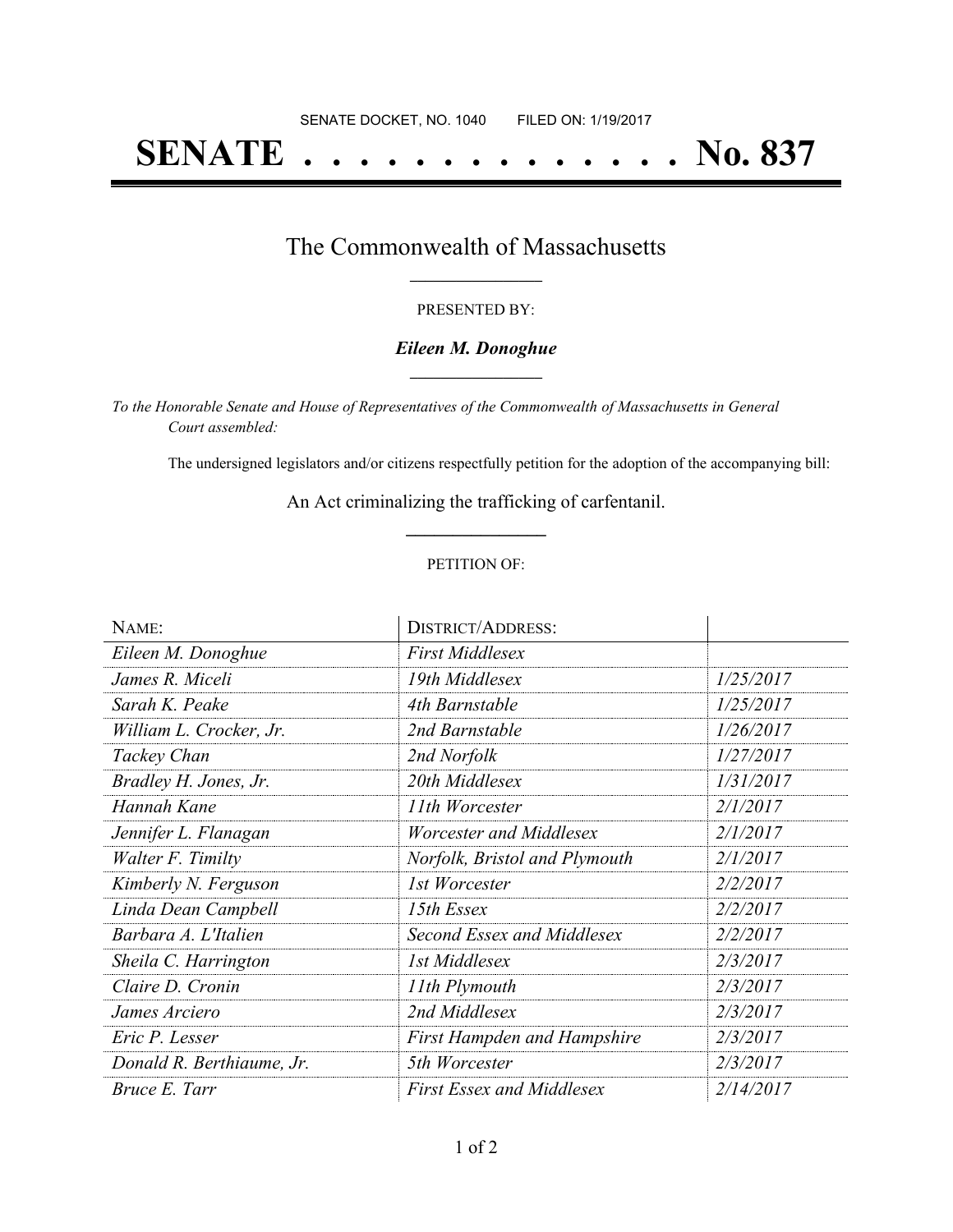*Lori A. Ehrlich 8th Essex 5/17/2017*